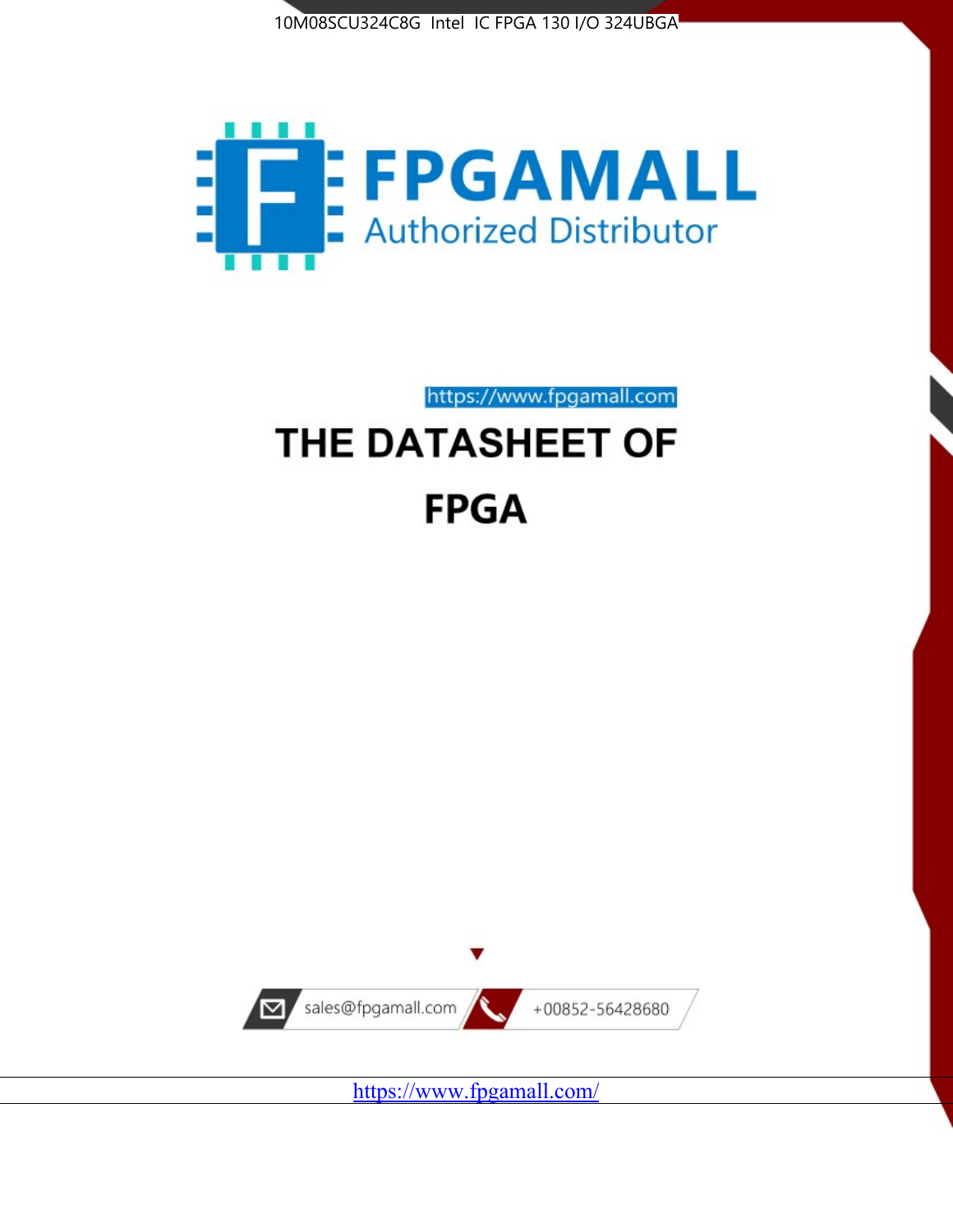10M08SCU324C8G Intel IC FPGA 130 I/O 324UBGA



# **Intel® MAX® 10 FPGA Device Overview**



**M10-OVERVIEW | 2017.12.15** Latest document on the web: **[PDF](https://www.altera.com/en_US/pdfs/literature/hb/max-10/m10_overview.pdf)** | **[HTML](https://www.altera.com/documentation/myt1396938463674.html)**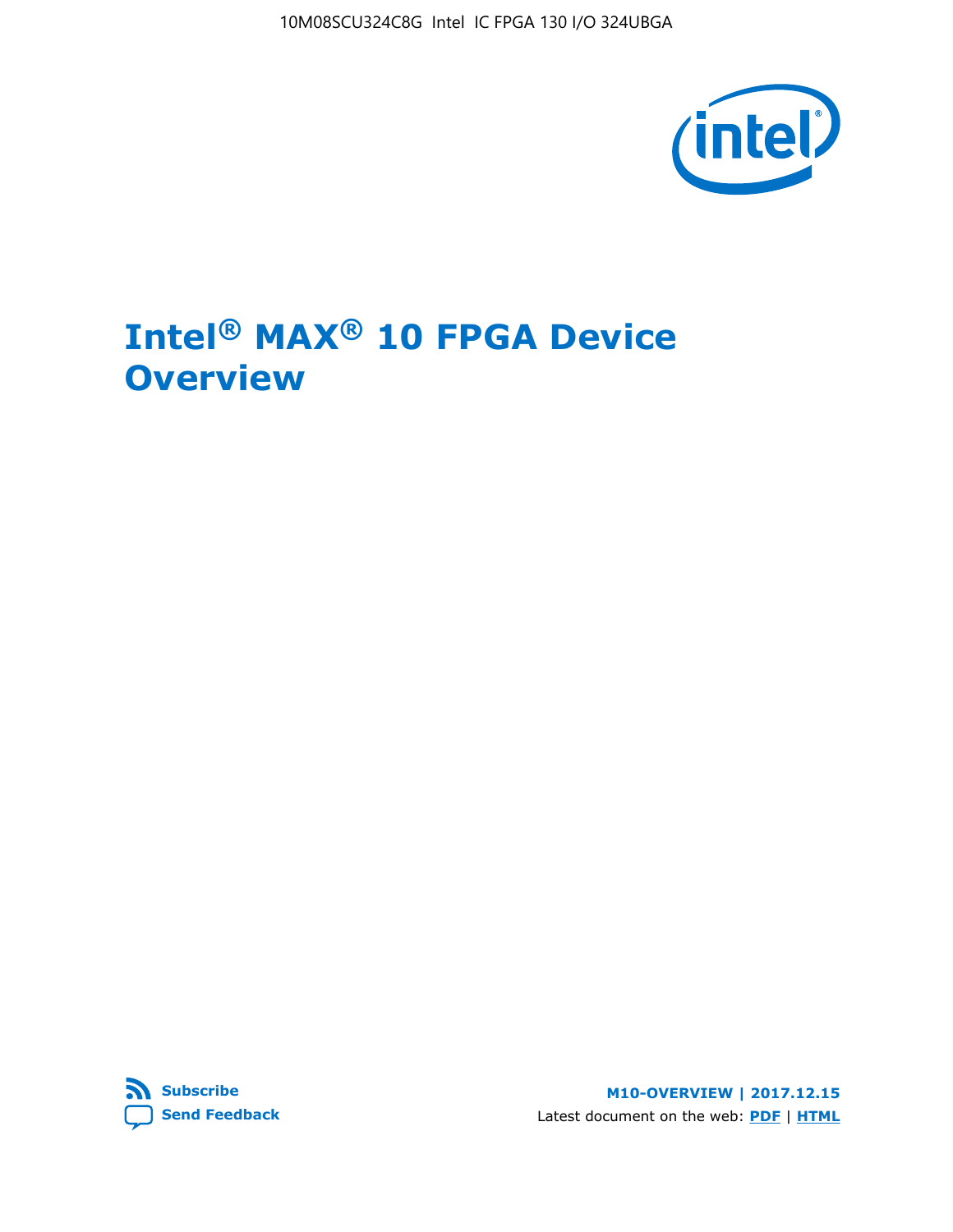

## **Contents**

| Intel® MAX® 10 FPGA Device Overview……………………………………………………………………………3  |  |
|--------------------------------------------------------------------|--|
|                                                                    |  |
|                                                                    |  |
|                                                                    |  |
|                                                                    |  |
|                                                                    |  |
|                                                                    |  |
|                                                                    |  |
|                                                                    |  |
|                                                                    |  |
|                                                                    |  |
|                                                                    |  |
|                                                                    |  |
|                                                                    |  |
|                                                                    |  |
|                                                                    |  |
|                                                                    |  |
|                                                                    |  |
|                                                                    |  |
|                                                                    |  |
| Document Revision History for Intel MAX 10 FPGA Device Overview 13 |  |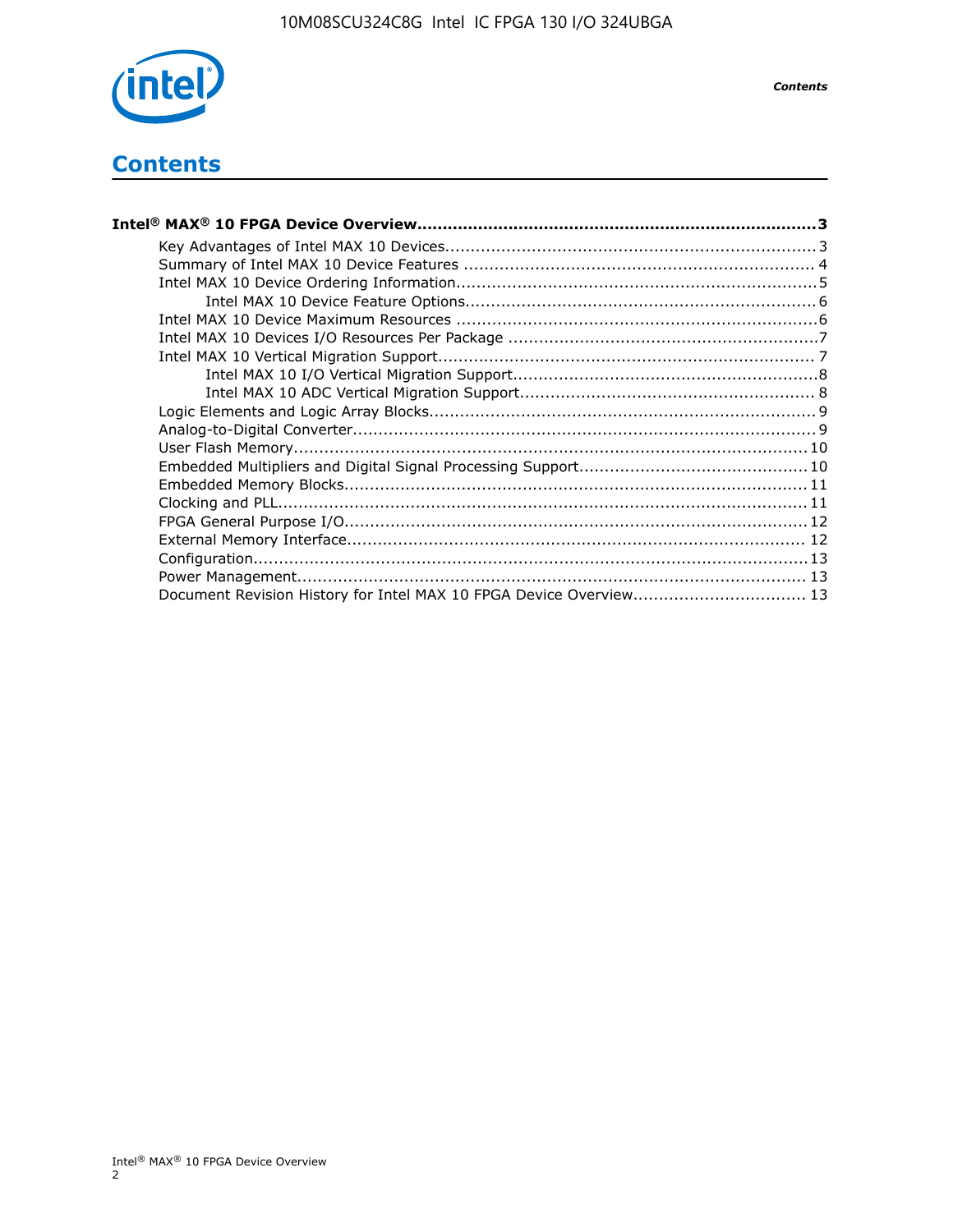

# **Intel® MAX® 10 FPGA Device Overview**

Intel® MAX® 10 devices are single-chip, non-volatile low-cost programmable logic devices (PLDs) to integrate the optimal set of system components.

The highlights of the Intel MAX 10 devices include:

- Internally stored dual configuration flash
- User flash memory
- Instant on support
- Integrated analog-to-digital converters (ADCs)
- Single-chip Nios II soft core processor support

Intel MAX 10 devices are the ideal solution for system management, I/O expansion, communication control planes, industrial, automotive, and consumer applications.

#### **Related Links**

[Intel MAX 10 FPGA Device Datasheet](https://www.altera.com/documentation/mcn1397700832153.html#mcn1397643748870)

## **Key Advantages of Intel MAX 10 Devices**

#### **Table 1. Key Advantages of Intel MAX 10 Devices**

| <b>Advantage</b>               | <b>Supporting Feature</b>                                                                                                                                                                                  |  |  |  |  |
|--------------------------------|------------------------------------------------------------------------------------------------------------------------------------------------------------------------------------------------------------|--|--|--|--|
| Simple and fast configuration  | Secure on-die flash memory enables device configuration in less than 10 ms                                                                                                                                 |  |  |  |  |
| Flexibility and integration    | Single device integrating PLD logic, RAM, flash memory, digital signal<br>processing (DSP), ADC, phase-locked loop (PLL), and I/Os<br>Small packages available from 3 mm $\times$ 3 mm                     |  |  |  |  |
| Low power                      | Sleep mode—significant standby power reduction and resumption in less than<br>$1 \text{ ms}$<br>Longer battery life—resumption from full power-off in less than 10 ms                                      |  |  |  |  |
| 20-year-estimated life cycle   | Built on TSMC's 55 nm embedded flash process technology                                                                                                                                                    |  |  |  |  |
| High productivity design tools | Intel Quartus <sup>®</sup> Prime Lite edition (no cost license)<br>Platform Designer (Standard) system integration tool<br>DSP Builder for Intel FPGAs<br>Nios <sup>®</sup> II Embedded Design Suite (EDS) |  |  |  |  |

Intel Corporation. All rights reserved. Intel, the Intel logo, Altera, Arria, Cyclone, Enpirion, MAX, Nios, Quartus and Stratix words and logos are trademarks of Intel Corporation or its subsidiaries in the U.S. and/or other countries. Intel warrants performance of its FPGA and semiconductor products to current specifications in accordance with Intel's standard warranty, but reserves the right to make changes to any products and services at any time without notice. Intel assumes no responsibility or liability arising out of the application or use of any information, product, or service described herein except as expressly agreed to in writing by Intel. Intel customers are advised to obtain the latest version of device specifications before relying on any published information and before placing orders for products or services. \*Other names and brands may be claimed as the property of others.

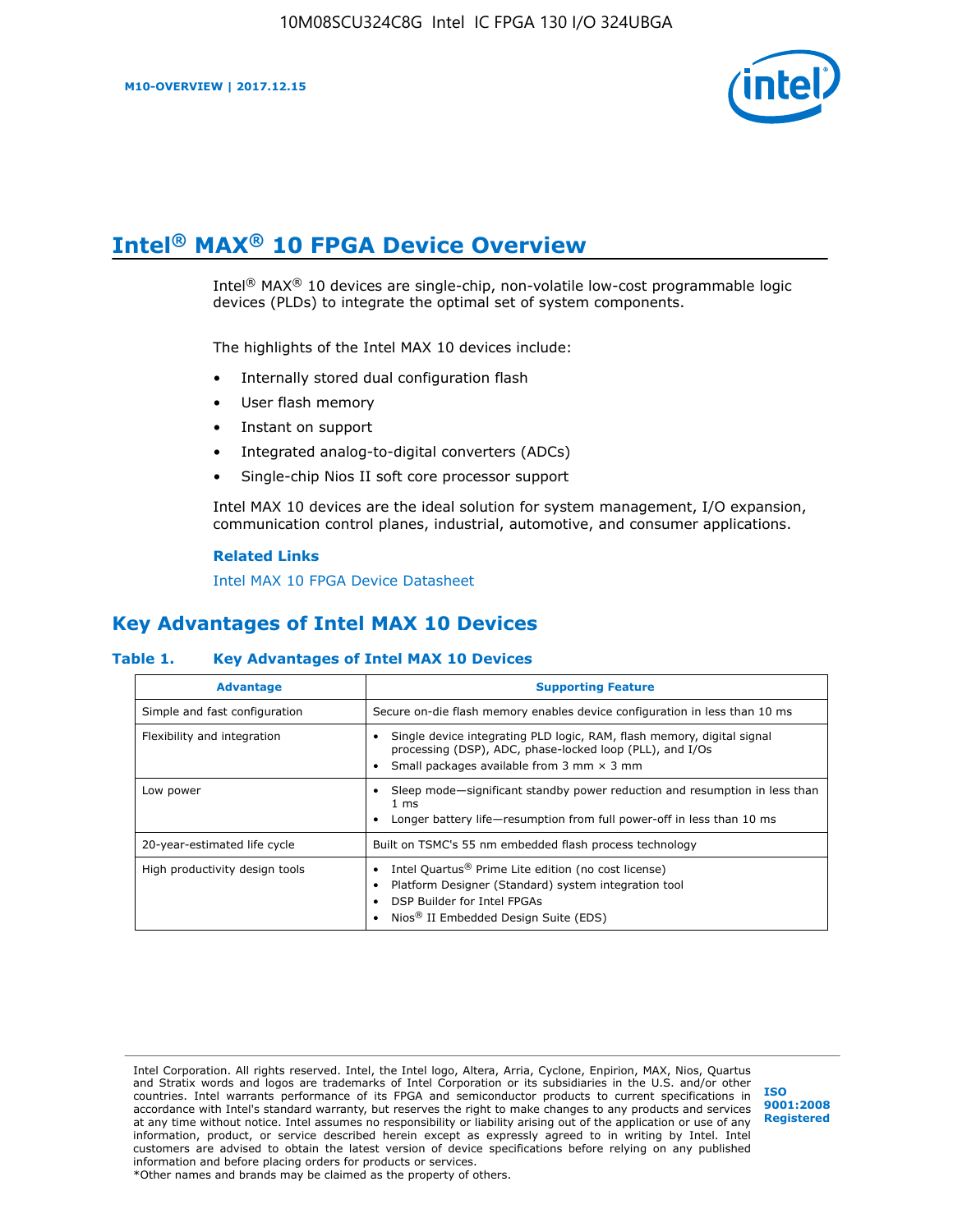

## **Summary of Intel MAX 10 Device Features**

#### **Table 2. Summary of Features for Intel MAX 10 Devices**

| <b>Feature</b>                       | <b>Description</b>                                                                                                                                                                                                                                                                                         |
|--------------------------------------|------------------------------------------------------------------------------------------------------------------------------------------------------------------------------------------------------------------------------------------------------------------------------------------------------------|
| Technology                           | 55 nm TSMC Embedded Flash (Flash + SRAM) process technology                                                                                                                                                                                                                                                |
| Packaging                            | Low cost, small form factor packages-support multiple packaging<br>technologies and pin pitches<br>Multiple device densities with compatible package footprints for seamless<br>migration between different device densities<br>RoHS6-compliant                                                            |
| Core architecture                    | 4-input look-up table (LUT) and single register logic element (LE)<br>$\bullet$<br>LEs arranged in logic array block (LAB)<br>$\bullet$<br>Embedded RAM and user flash memory<br>$\bullet$<br>Clocks and PLLs<br>$\bullet$<br>Embedded multiplier blocks<br>$\bullet$<br>General purpose I/Os<br>$\bullet$ |
| Internal memory blocks               | M9K-9 kilobits (Kb) memory blocks<br>$\bullet$<br>Cascadable blocks to create RAM, dual port, and FIFO functions<br>$\bullet$                                                                                                                                                                              |
| User flash memory (UFM)              | User accessible non-volatile storage<br>$\bullet$<br>High speed operating frequency<br>$\bullet$<br>Large memory size<br>High data retention<br>$\bullet$<br>Multiple interface option                                                                                                                     |
| Embedded multiplier blocks           | One $18 \times 18$ or two 9 $\times$ 9 multiplier modes<br>$\bullet$<br>Cascadable blocks enabling creation of filters, arithmetic functions, and image<br>processing pipelines                                                                                                                            |
| <b>ADC</b>                           | 12-bit successive approximation register (SAR) type<br>$\bullet$<br>Up to 17 analog inputs<br>$\bullet$<br>Cumulative speed up to 1 million samples per second (MSPS)<br>Integrated temperature sensing capability<br>$\bullet$                                                                            |
| Clock networks                       | Global clocks support<br>$\bullet$<br>High speed frequency in clock network                                                                                                                                                                                                                                |
| Internal oscillator                  | Built-in internal ring oscillator                                                                                                                                                                                                                                                                          |
| PLLs                                 | • Analog-based<br>Low jitter<br>$\bullet$<br>High precision clock synthesis<br>$\bullet$<br>Clock delay compensation<br>$\bullet$<br>Zero delay buffering<br>$\bullet$<br>Multiple output taps<br>$\bullet$                                                                                                |
| General-purpose I/Os (GPIOs)         | • Multiple I/O standards support<br>On-chip termination (OCT)<br>$\bullet$<br>Up to 830 megabits per second (Mbps) LVDS receiver, 800 Mbps LVDS<br>transmitter                                                                                                                                             |
| External memory interface (EMIF) (1) | Supports up to 600 Mbps external memory interfaces:<br>continued                                                                                                                                                                                                                                           |

<sup>(1)</sup> EMIF is only supported in selected Intel MAX 10 device density and package combinations. Refer to the *External Memory Interface User Guide* for more information.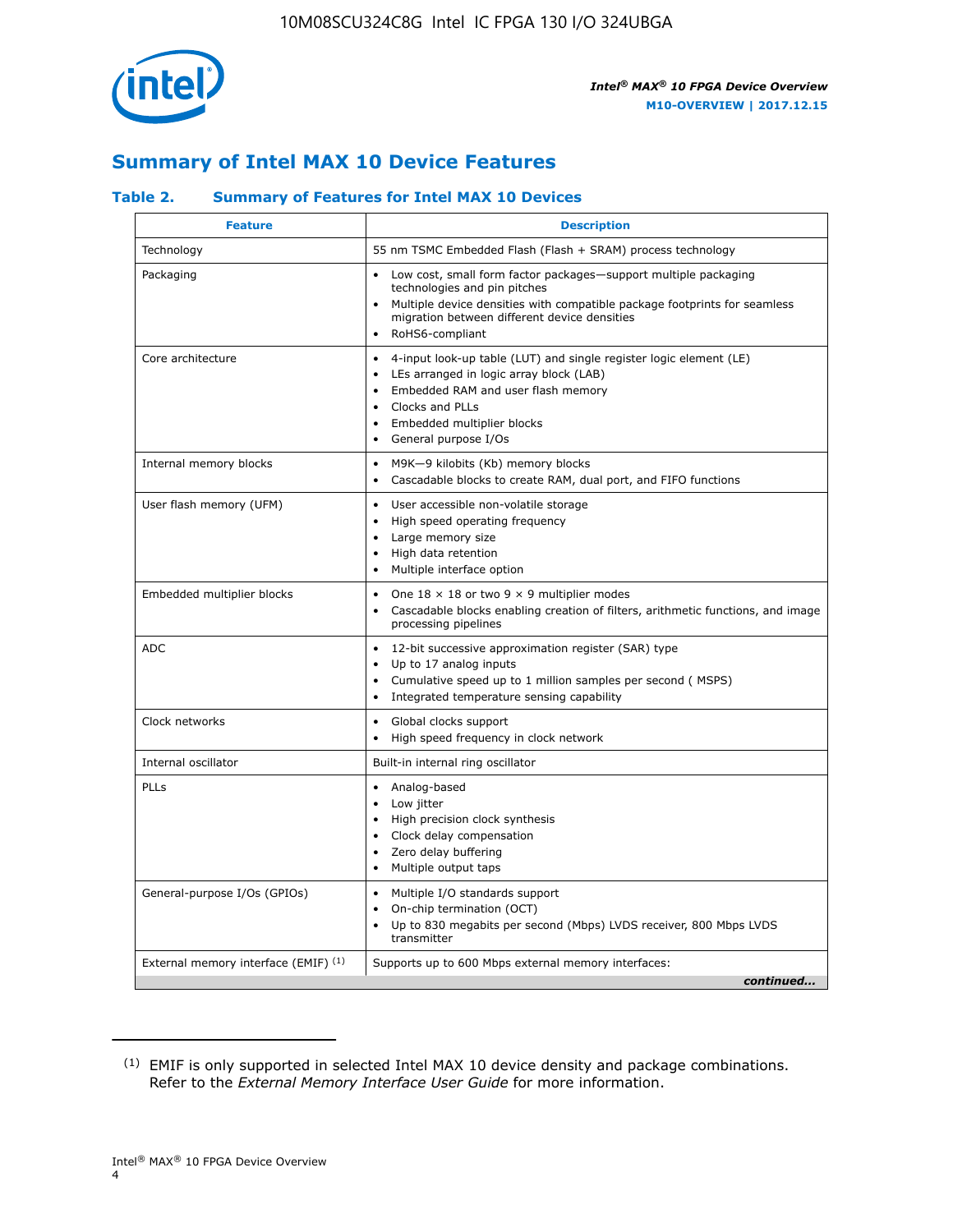

| <b>Feature</b>                | <b>Description</b>                                                                                                                                                                                                                                                                                                                                                                                                          |  |  |  |
|-------------------------------|-----------------------------------------------------------------------------------------------------------------------------------------------------------------------------------------------------------------------------------------------------------------------------------------------------------------------------------------------------------------------------------------------------------------------------|--|--|--|
|                               | DDR3, DDR3L, DDR2, LPDDR2 (on 10M16, 10M25, 10M40, and 10M50.)<br>SRAM (Hardware support only)<br><i>Note:</i> For 600 Mbps performance, -6 device speed grade is required.<br>Performance varies according to device grade (commercial, industrial, or<br>automotive) and device speed grade $(-6 \text{ or } -7)$ . Refer to the <i>Intel MAX</i><br>10 FPGA Device Datasheet or External Memory Interface Spec Estimator |  |  |  |
|                               | for more details.                                                                                                                                                                                                                                                                                                                                                                                                           |  |  |  |
| Configuration                 | Internal configuration<br>JTAG<br>٠<br>Advanced Encryption Standard (AES) 128-bit encryption and compression<br>options<br>Flash memory data retention of 20 years at 85 $^{\circ}$ C                                                                                                                                                                                                                                       |  |  |  |
| Flexible power supply schemes | Single- and dual-supply device options<br>Dynamically controlled input buffer power down<br>Sleep mode for dynamic power reduction                                                                                                                                                                                                                                                                                          |  |  |  |

## **Intel MAX 10 Device Ordering Information**

#### **Figure 1. Sample Ordering Code and Available Options for Intel MAX 10 Devices**



*Note:* The –I6 and –A6 speed grades of the Intel MAX 10 FPGA devices are not available by default in the Intel Quartus Prime software. Contact your local Intel sales representatives for support.

#### **Related Links**

#### [Intel FPGA Product Selector](http://www.altera.com/products/selector/psg-selector.html)

Provides the latest information about Intel FPGAs.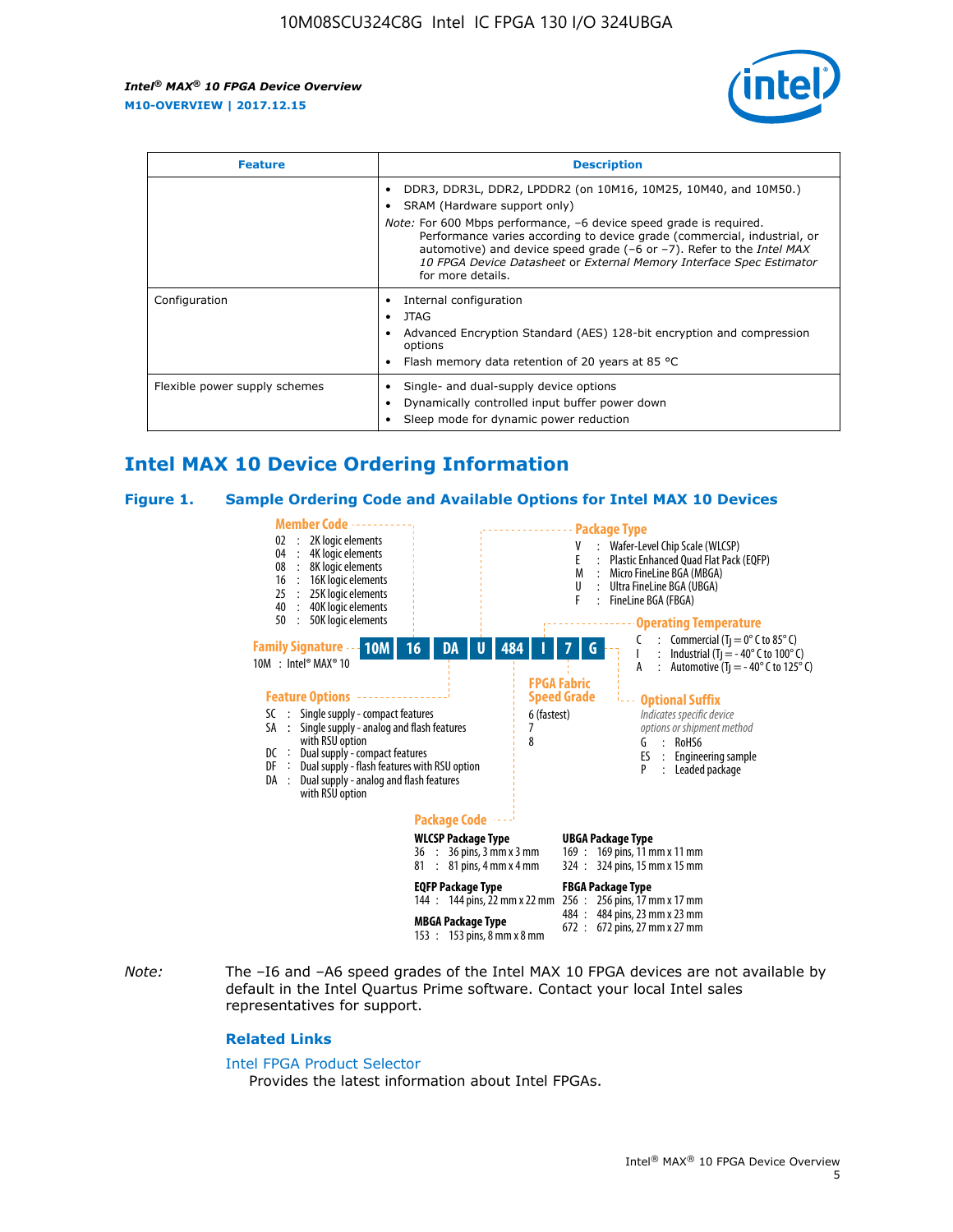

## **Intel MAX 10 Device Feature Options**

#### **Table 3. Feature Options for Intel MAX 10 Devices**

| <b>Option</b> | <b>Feature</b>                                                                                                                                                                          |
|---------------|-----------------------------------------------------------------------------------------------------------------------------------------------------------------------------------------|
| Compact       | Devices with core architecture featuring single configuration image with self-configuration capability                                                                                  |
| Flash         | Devices with core architecture featuring:<br>Dual configuration image with self-configuration capability<br>Remote system upgrade capability<br>Memory initialization                   |
| Analog        | Devices with core architecture featuring:<br>Dual configuration image with self-configuration capability<br>Remote system upgrade capability<br>Memory initialization<br>Integrated ADC |

## **Intel MAX 10 Device Maximum Resources**

#### **Table 4. Maximum Resource Counts for Intel MAX 10 Devices**

|                           | <b>Resource</b>              |              |                |              | <b>Device</b>  |                |              |                |
|---------------------------|------------------------------|--------------|----------------|--------------|----------------|----------------|--------------|----------------|
|                           |                              | <b>10M02</b> | 10M04          | <b>10M08</b> | <b>10M16</b>   | <b>10M25</b>   | <b>10M40</b> | <b>10M50</b>   |
|                           | Logic Elements (LE) (K)      | 2            | 4              | 8            | 16             | 25             | 40           | 50             |
| M9K Memory (Kb)           |                              | 108          | 189            | 378          | 549            | 675            | 1,260        | 1,638          |
|                           | User Flash Memory (Kb) (2)   | 96           | 1,248          | 1,376        | 2,368          | 3,200          | 5,888        | 5,888          |
| $18 \times 18$ Multiplier |                              | 16           | 20             | 24           | 45             | 55             | 125          | 144            |
| <b>PLL</b>                |                              | 2            | $\overline{2}$ | 2            | $\overline{4}$ | $\overline{4}$ | 4            | $\overline{4}$ |
| GPIO                      |                              | 246          | 246            | 250          | 320            | 360            | 500          | 500            |
| <b>LVDS</b>               | Dedicated<br>Transmitter     | 15           | 15             | 15           | 22             | 24             | 30           | 30             |
|                           | Emulated<br>Transmitter      | 114          | 114            | 116          | 151            | 171            | 241          | 241            |
|                           | Dedicated Receiver           | 114          | 114            | 116          | 151            | 171            | 241          | 241            |
|                           | Internal Configuration Image | $\mathbf{1}$ | $\overline{2}$ | 2            | $\overline{2}$ | $\overline{2}$ | 2            | $\overline{2}$ |
| ADC                       |                              |              | 1              | $\mathbf{1}$ | $\mathbf{1}$   | 2              | 2            | 2              |

<sup>(2)</sup> The maximum possible value including user flash memory and configuration flash memory. For more information, refer to [Intel MAX 10 User Flash Memory User Guide](https://www.altera.com/documentation/vgo1395753117436.html#vgo1395811844282).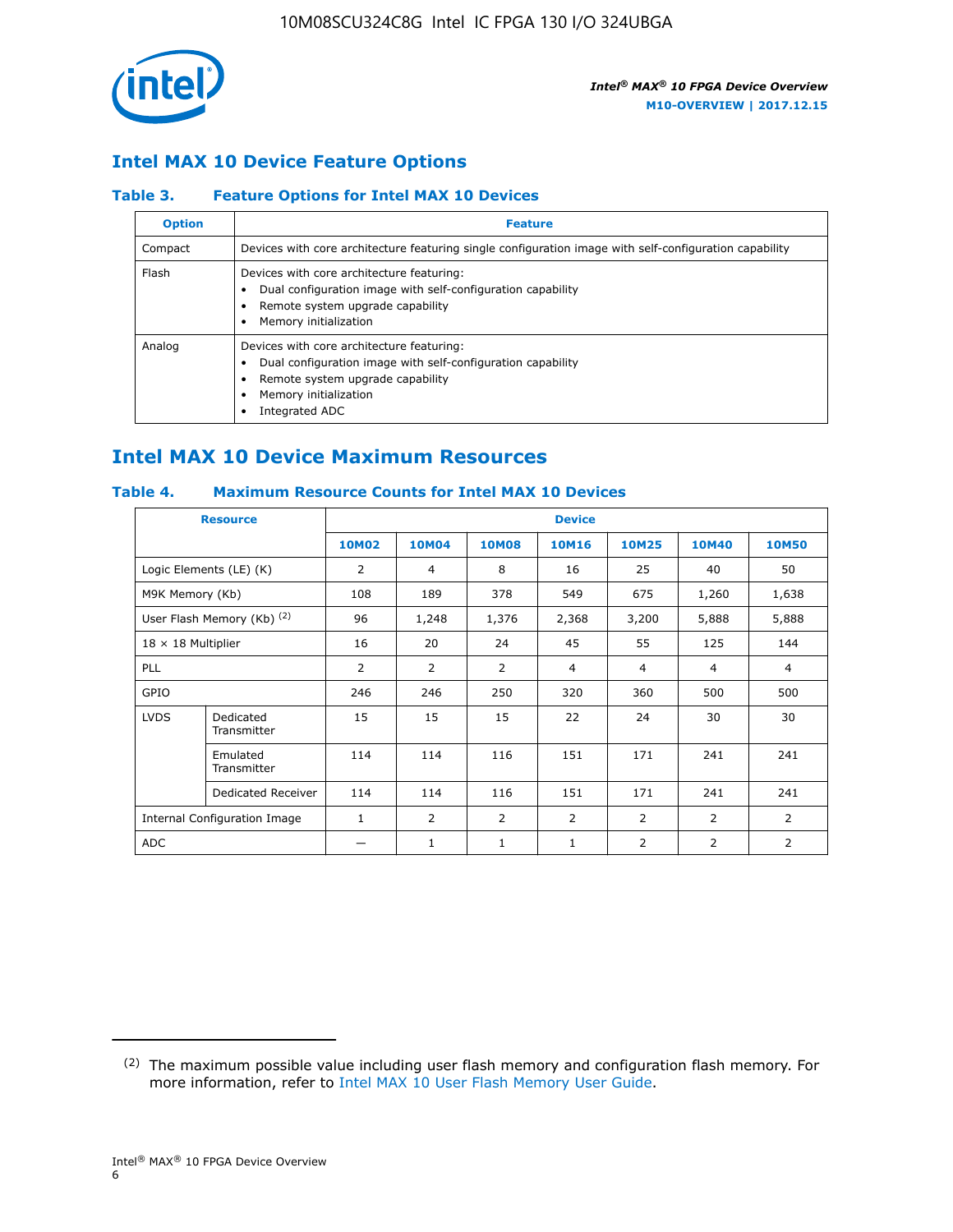

## **Intel MAX 10 Devices I/O Resources Per Package**

#### **Table 5. Package Plan for Intel MAX 10 Single Power Supply Devices**

| <b>Device</b> |                   | <b>Package</b>                     |                      |                             |                                      |  |  |  |
|---------------|-------------------|------------------------------------|----------------------|-----------------------------|--------------------------------------|--|--|--|
|               | <b>Type</b>       | M153<br>153-pin MBGA               | U169<br>169-pin UBGA | <b>U324</b><br>324-pin UBGA | E144<br>144-pin EQFP                 |  |  |  |
|               | <b>Size</b>       | $8 \text{ mm} \times 8 \text{ mm}$ | 11 mm $\times$ 11 mm | 15 mm $\times$ 15 mm        | $22 \text{ mm} \times 22 \text{ mm}$ |  |  |  |
|               | <b>Ball Pitch</b> | $0.5$ mm                           | $0.8$ mm             | $0.8$ mm                    | $0.5$ mm                             |  |  |  |
| 10M02         |                   | 112                                | 130                  | 246                         | 101                                  |  |  |  |
| 10M04         |                   | 112                                | 130                  | 246                         | 101                                  |  |  |  |
| 10M08         |                   | 112                                | 130                  | 246                         | 101                                  |  |  |  |
| 10M16         |                   |                                    | 130                  | 246                         | 101                                  |  |  |  |
| 10M25         |                   |                                    |                      |                             | 101                                  |  |  |  |
| 10M40         |                   |                                    |                      |                             | 101                                  |  |  |  |
| 10M50         |                   |                                    |                      |                             | 101                                  |  |  |  |

#### **Table 6. Package Plan for Intel MAX 10 Dual Power Supply Devices**

| <b>Device</b> |                   | <b>Package</b> |                                                |                                                                    |                           |                             |                             |  |  |
|---------------|-------------------|----------------|------------------------------------------------|--------------------------------------------------------------------|---------------------------|-----------------------------|-----------------------------|--|--|
|               | <b>Type</b>       | <b>V36</b>     | <b>V81</b>                                     | <b>U324</b><br>36-pin WLCSP 81-pin WLCSP 324-pin UBGA 256-pin FBGA | <b>F256</b>               | <b>F484</b><br>484-pin FBGA | <b>F672</b><br>672-pin FBGA |  |  |
|               | <b>Size</b>       |                | $3$ mm $\times$ 3 mm $ 4$ mm $\times$ 4 mm $ $ | $15$ mm $\times$ 15<br>mm                                          | $17$ mm $\times$ 17<br>mm | $23$ mm $\times$ 23<br>mm   | $27$ mm $\times$ 27<br>mm   |  |  |
|               | <b>Ball Pitch</b> | $0.4$ mm       | $0.4$ mm                                       | $0.8$ mm                                                           | 1.0 <sub>mm</sub>         | 1.0 <sub>mm</sub>           | 1.0 <sub>mm</sub>           |  |  |
| 10M02         |                   | 27             |                                                | 160                                                                |                           |                             |                             |  |  |
| 10M04         |                   |                |                                                | 246                                                                | 178                       |                             |                             |  |  |
| 10M08         |                   |                | 56                                             | 246                                                                | 178                       | 250                         |                             |  |  |
| 10M16         |                   |                |                                                | 246                                                                | 178                       | 320                         |                             |  |  |
| 10M25         |                   |                |                                                |                                                                    | 178                       | 360                         |                             |  |  |
| 10M40         |                   |                |                                                |                                                                    | 178                       | 360                         | 500                         |  |  |
| 10M50         |                   |                |                                                |                                                                    | 178                       | 360                         | 500                         |  |  |

#### **Related Links**

- [Intel MAX 10 General Purpose I/O User Guide](https://www.altera.com/documentation/sam1393999966669.html#sam1394000084476)
- [Intel MAX 10 High-Speed LVDS I/O User Guide](https://www.altera.com/documentation/sam1394433606063.html#sam1394433911642)

## **Intel MAX 10 Vertical Migration Support**

Vertical migration supports the migration of your design to other Intel MAX 10 devices of different densities in the same package with similar I/O and ADC resources.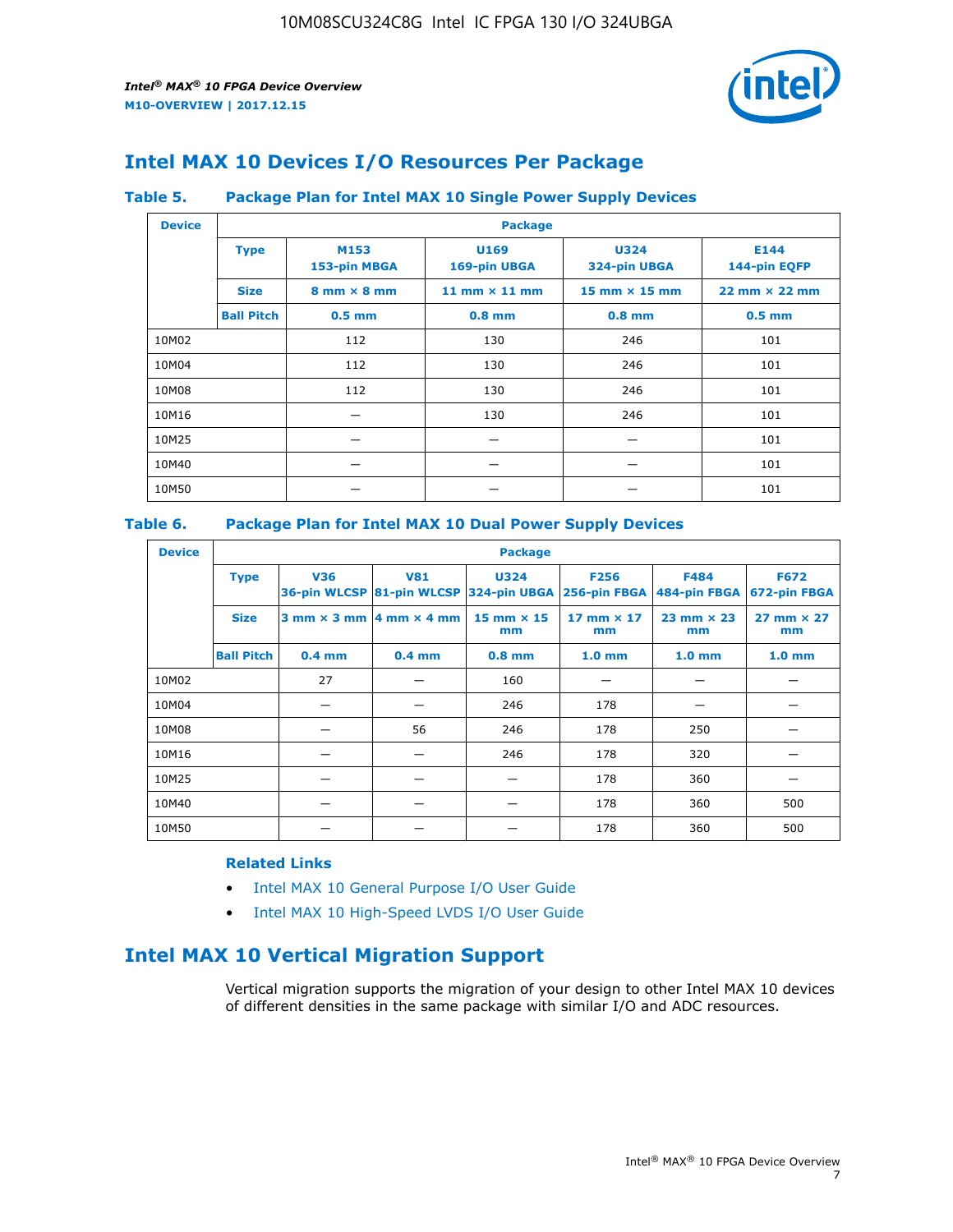

## **Intel MAX 10 I/O Vertical Migration Support**

#### **Figure 2. Migration Capability Across Intel MAX 10 Devices**

- The arrows indicate the migration paths. The devices included in each vertical migration path are shaded. Non-migratable devices are omitted. Some packages have several migration paths. Devices with lesser I/O resources in the same path have lighter shades.
- To achieve the full I/O migration across product lines in the same migration path, restrict I/Os usage to match the product line with the lowest I/O count.

|               | <b>Package</b>                   |            |      |      |             |      |                                    |      |      |
|---------------|----------------------------------|------------|------|------|-------------|------|------------------------------------|------|------|
| <b>Device</b> | <b>V36</b>                       | <b>V81</b> | M153 | U169 | <b>U324</b> | F256 | E144                               | F484 | F672 |
| 10M02         |                                  |            |      |      | 7           |      |                                    |      |      |
| 10M04         |                                  |            |      |      |             |      |                                    |      |      |
| 10M08         |                                  |            |      |      |             |      |                                    |      |      |
| 10M16         |                                  |            |      |      |             |      |                                    |      |      |
| 10M25         |                                  |            |      |      |             |      |                                    |      |      |
| 10M40         |                                  |            |      |      |             |      |                                    |      |      |
| 10M50         |                                  |            |      |      |             |      |                                    |      |      |
|               | <b>Dual Power Supply Devices</b> |            |      |      |             |      | <b>Single Power Supply Devices</b> |      |      |

*Note:* To verify the pin migration compatibility, use the Pin Migration View window in the Intel Quartus Prime software Pin Planner.

## **Intel MAX 10 ADC Vertical Migration Support**

#### **Figure 3. ADC Vertical Migration Across Intel MAX 10 Devices**

The arrows indicate the ADC migration paths. The devices included in each vertical migration path are shaded.

|                                                                                                                                                                                                                         | Package |      |      |                  |      |      |      |  |  |
|-------------------------------------------------------------------------------------------------------------------------------------------------------------------------------------------------------------------------|---------|------|------|------------------|------|------|------|--|--|
| <b>Device</b>                                                                                                                                                                                                           | M153    | U169 | U324 | F <sub>256</sub> | E144 | F484 | F672 |  |  |
| 10M04                                                                                                                                                                                                                   |         |      |      |                  |      |      |      |  |  |
| 10M08                                                                                                                                                                                                                   |         |      |      |                  |      |      |      |  |  |
| 10M16                                                                                                                                                                                                                   |         |      |      |                  |      |      |      |  |  |
| 10M25                                                                                                                                                                                                                   |         |      |      |                  |      |      |      |  |  |
| 10M40                                                                                                                                                                                                                   |         |      |      |                  |      |      |      |  |  |
| 10M50                                                                                                                                                                                                                   |         |      |      |                  |      |      |      |  |  |
| Dual ADC Device: Each ADC (ADC1 and ADC2) supports 1 dedicated analog input pin and 8 dual function pins.<br><b>Single ADC Device:</b> Single ADC that supports 1 dedicated analog input pin and 16 dual function pins. |         |      |      |                  |      |      |      |  |  |

**Single ADC Device:** Single ADC that supports 1 dedicated analog input pin and 8 dual function pins.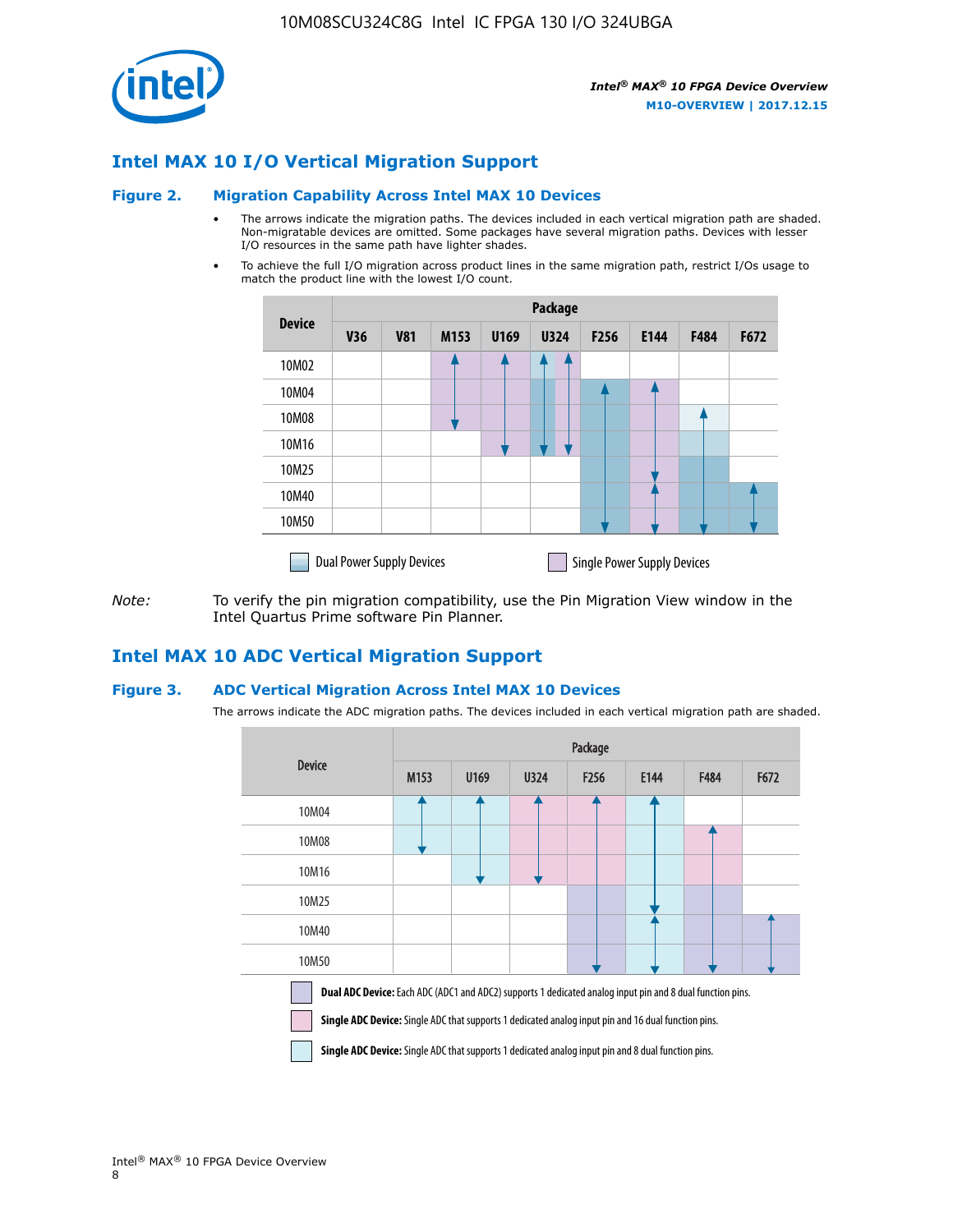

#### **Table 7. Pin Migration Conditions for ADC Migration**

| <b>Source</b>     | <b>Target</b>     | <b>Migratable Pins</b>                                                                                            |
|-------------------|-------------------|-------------------------------------------------------------------------------------------------------------------|
| Single ADC device | Single ADC device | You can migrate all ADC input pins                                                                                |
| Dual ADC device   | Dual ADC device   |                                                                                                                   |
| Single ADC device | Dual ADC device   | One dedicated analog input pin.                                                                                   |
| Dual ADC device   | Single ADC device | Eight dual function pins from the ADC1 block of the<br>٠<br>source device to the ADC1 block of the target device. |

## **Logic Elements and Logic Array Blocks**

The LAB consists of 16 logic elements (LE) and a LAB-wide control block. An LE is the smallest unit of logic in the Intel MAX 10 device architecture. Each LE has four inputs, a four-input look-up table (LUT), a register, and output logic. The four-input LUT is a function generator that can implement any function with four variables.

#### **Figure 4. Intel MAX 10 Device Family LEs**



## **Analog-to-Digital Converter**

Intel MAX 10 devices feature up to two ADCs. You can use the ADCs to monitor many different signals, including on-chip temperature.

#### **Table 8. ADC Features**

| <b>Feature</b>             | <b>Description</b>                                                                                                                                                                                  |
|----------------------------|-----------------------------------------------------------------------------------------------------------------------------------------------------------------------------------------------------|
| 12-bit resolution          | Translates analog signal to digital data for information processing, computing,<br>data transmission, and control systems<br>Provides a 12-bit digital representation of the observed analog signal |
| Up to 1 MSPS sampling rate | Monitors single-ended external inputs with a cumulative sampling rate of 25<br>kilosamples per second to 1 MSPS in normal mode                                                                      |
|                            |                                                                                                                                                                                                     |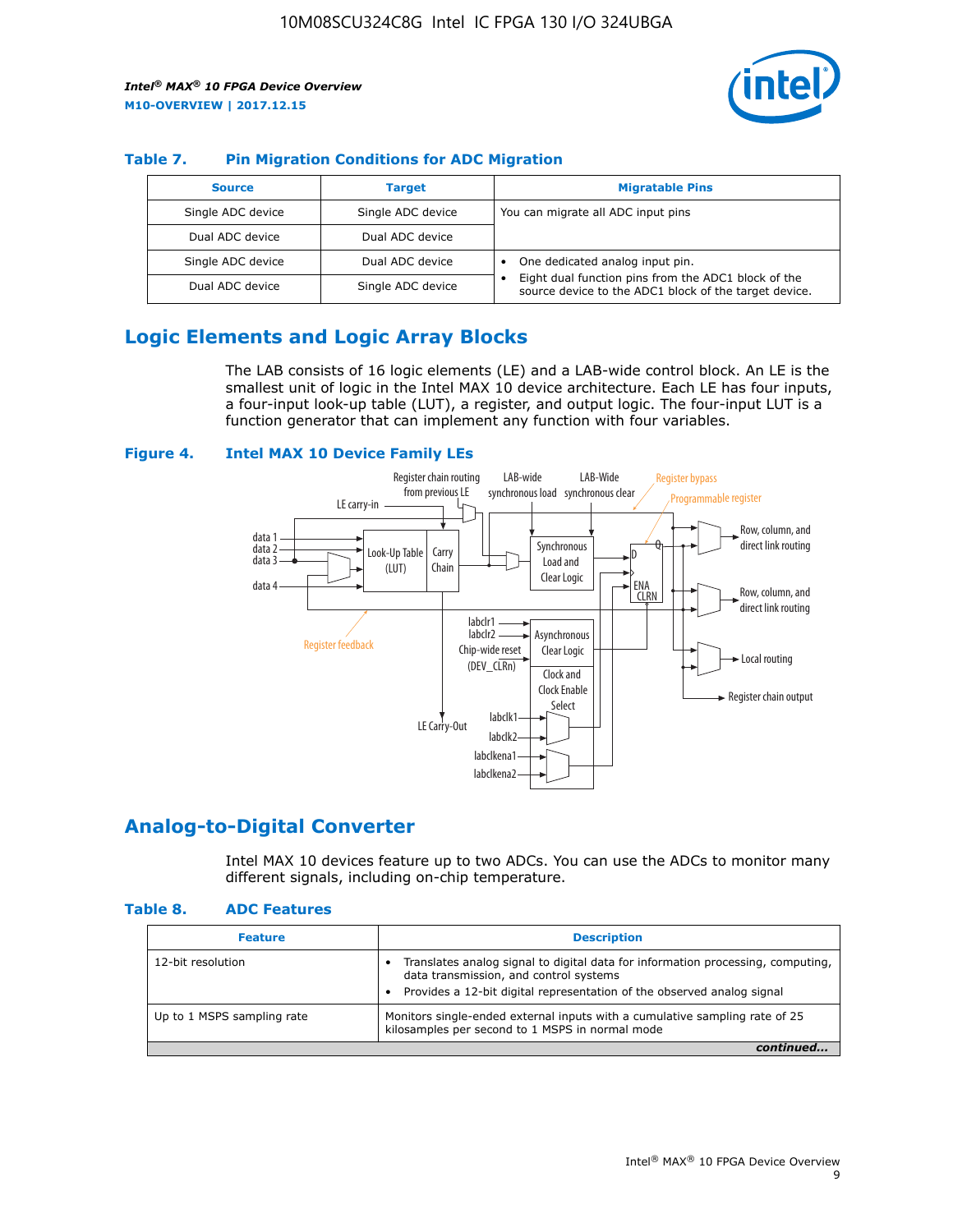

| <b>Feature</b>                                                  | <b>Description</b>                                                                                                                         |
|-----------------------------------------------------------------|--------------------------------------------------------------------------------------------------------------------------------------------|
| Up to 17 single-ended external inputs<br>for single ADC devices | One dedicated analog and 16 dual function input pins                                                                                       |
| Up to 18 single-ended external inputs<br>for dual ADC devices   | One dedicated analog and eight dual-function input pins in each ADC block<br>٠<br>Simultaneous measurement capability for dual ADC devices |
| On-chip temperature sensor                                      | Monitors external temperature data input with a sampling rate of up to 50<br>kilosamples per second                                        |

## **User Flash Memory**

The user flash memory (UFM) block in Intel MAX 10 devices stores non-volatile information.

UFM provides an ideal storage solution that you can access using Avalon Memory-Mapped (Avalon-MM) slave interface protocol.

#### **Table 9. UFM Features**

| <b>Features</b>     | <b>Capacity</b>                                                             |
|---------------------|-----------------------------------------------------------------------------|
| Endurance           | Counts to at least 10,000 program/erase cycles                              |
| Data retention      | 20 years at 85 $^{\circ}$ C<br>٠<br>10 years at 100 °C<br>$\bullet$         |
| Operating frequency | Maximum 116 MHz for parallel interface and 7.25 MHz for<br>serial interface |
| Data length         | Stores data up to 32 bits length in parallel                                |

## **Embedded Multipliers and Digital Signal Processing Support**

Intel MAX 10 devices support up to 144 embedded multiplier blocks. Each block supports one individual  $18 \times 18$ -bit multiplier or two individual  $9 \times 9$ -bit multipliers.

With the combination of on-chip resources and external interfaces in Intel MAX 10 devices, you can build DSP systems with high performance, low system cost, and low power consumption.

You can use the Intel MAX 10 device on its own or as a DSP device co-processor to improve price-to-performance ratios of DSP systems.

You can control the operation of the embedded multiplier blocks using the following options:

- Parameterize the relevant IP cores with the Intel Quartus Prime parameter editor
- Infer the multipliers directly with VHDL or Verilog HDL

System design features provided for Intel MAX 10 devices: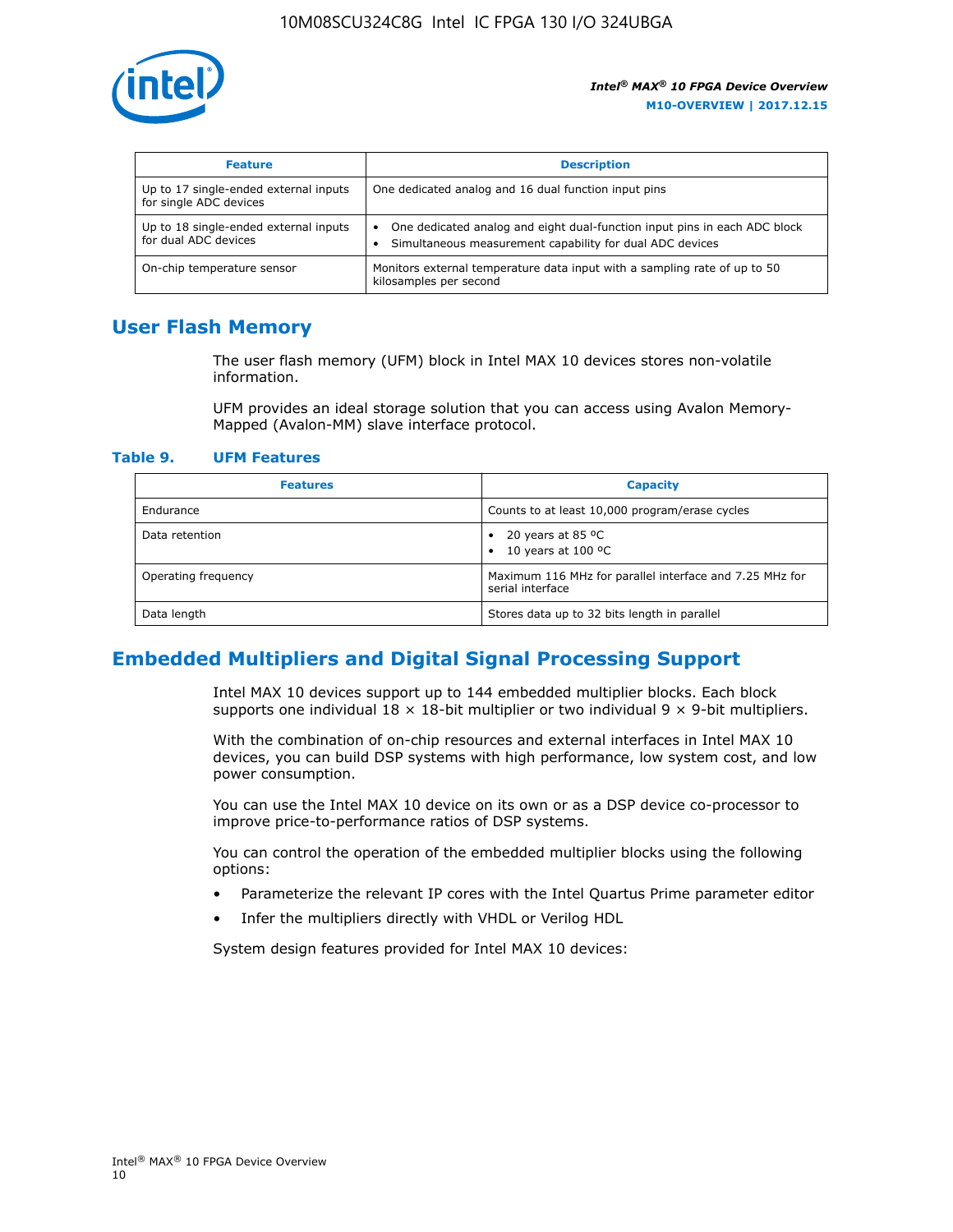

- DSP IP cores:
	- Common DSP processing functions such as finite impulse response (FIR), fast Fourier transform (FFT), and numerically controlled oscillator (NCO) functions
	- Suites of common video and image processing functions
- Complete reference designs for end-market applications
- DSP Builder for Intel FPGAs interface tool between the Intel Quartus Prime software and the MathWorks Simulink and MATLAB design environments
- DSP development kits

## **Embedded Memory Blocks**

The embedded memory structure consists of M9K memory blocks columns. Each M9K memory block of a Intel MAX 10 device provides 9 Kb of on-chip memory capable of operating at up to 284 MHz. The embedded memory structure consists of M9K memory blocks columns. Each M9K memory block of a Intel MAX 10 device provides 9 Kb of on-chip memory. You can cascade the memory blocks to form wider or deeper logic structures.

You can configure the M9K memory blocks as RAM, FIFO buffers, or ROM.

The Intel MAX 10 device memory blocks are optimized for applications such as high throughput packet processing, embedded processor program, and embedded data storage.

| <b>Operation Modes</b> | <b>Port Widths</b>                                                            |
|------------------------|-------------------------------------------------------------------------------|
| Single port            | $x1, x2, x4, x8, x9, x16, x18, x32, and x36$                                  |
| Simple dual port       | $x1, x2, x4, x8, x9, x16, x18, x32, and x36$                                  |
| True dual port         | $\times1, \times2, \times4, \times8, \times9, \times16, \text{and } \times18$ |

#### **Table 10. M9K Operation Modes and Port Widths**

## **Clocking and PLL**

Intel MAX 10 devices offer the following resources: global clock (GCLK) networks and phase-locked loops (PLLs) with a 116-MHz built-in oscillator.

Intel MAX 10 devices support up to 20 global clock (GCLK) networks with operating frequency up to 450 MHz. The GCLK networks have high drive strength and low skew.

The PLLs provide robust clock management and synthesis for device clock management, external system clock management, and I/O interface clocking. The high precision and low jitter PLLs offers the following features:

- Reduction in the number of oscillators required on the board
- Reduction in the device clock pins through multiple clock frequency synthesis from a single reference clock source
- Frequency synthesis
- On-chip clock de-skew
- Jitter attenuation
- Dynamic phase-shift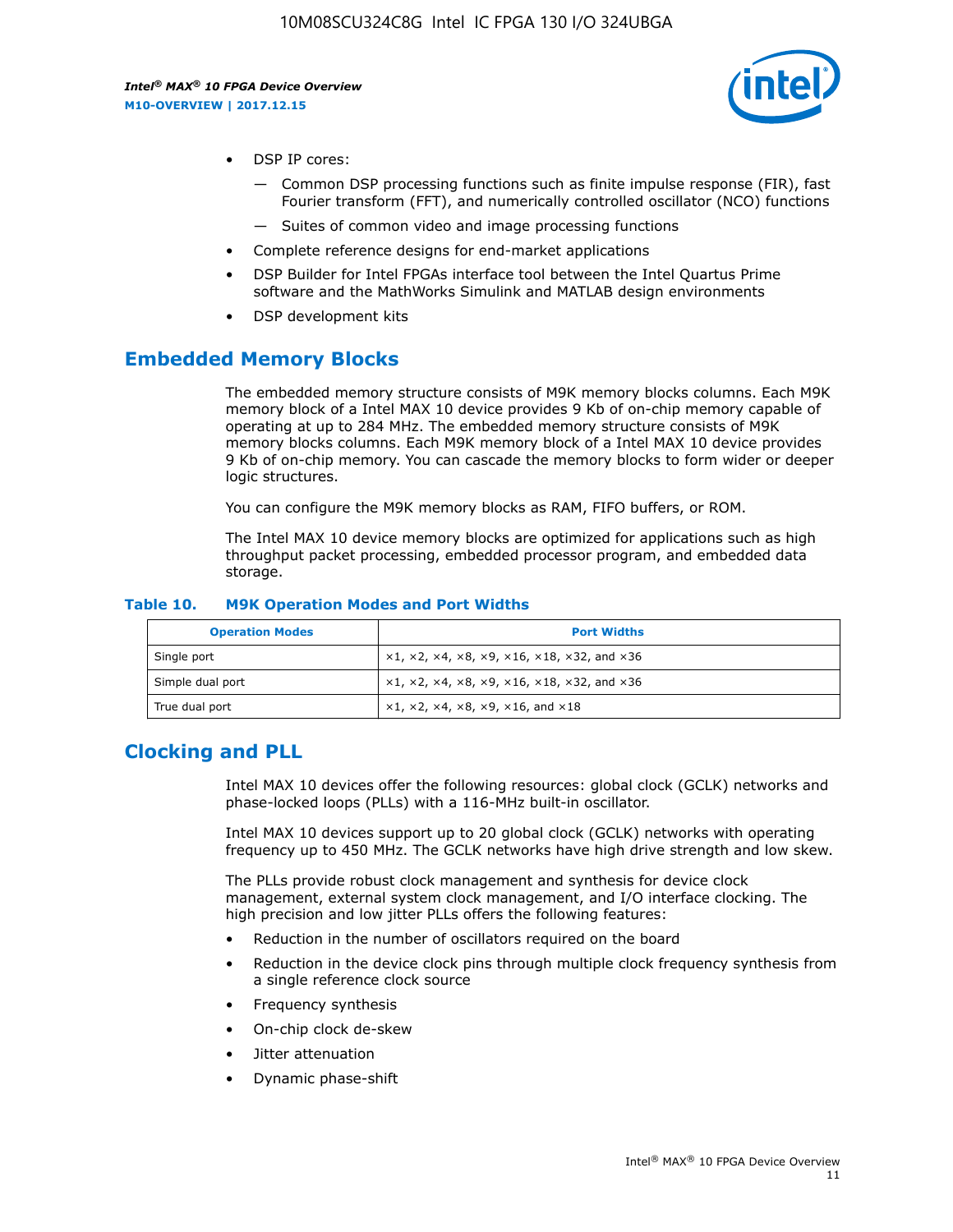

- Zero delay buffer
- Counter reconfiguration
- Bandwidth reconfiguration
- Programmable output duty cycle
- PLL cascading
- Reference clock switchover
- Driving of the ADC block

## **FPGA General Purpose I/O**

The Intel MAX 10 I/O buffers support a range of programmable features.

These features increase the flexibility of I/O utilization and provide an alternative to reduce the usage of external discrete components such as a pull-up resistor and a PCI clamp diode.

## **External Memory Interface**

Dual-supply Intel MAX 10 devices feature external memory interfaces solution that uses the I/O elements on the right side of the devices together with the UniPHY IP.

With this solution, you can create external memory interfaces to 16-bit SDRAM components with error correction coding (ECC).

*Note:* The external memory interface feature is available only for dual-supply Intel MAX 10 devices.

#### **Table 11. External Memory Interface Performance**

| <b>External Memory</b><br>Interface $(3)$ | <b>I/O Standard</b> | <b>Maximum Width</b> | <b>Maximum Frequency (MHz)</b> |
|-------------------------------------------|---------------------|----------------------|--------------------------------|
| <b>DDR3 SDRAM</b>                         | SSTL-15             | 16 bit $+8$ bit ECC  | 303                            |
| <b>DDR3L SDRAM</b>                        | SSTL-135            | 16 bit $+8$ bit ECC  | 303                            |
| <b>DDR2 SDRAM</b>                         | SSTL-18             | 16 bit $+8$ bit ECC  | 200                            |
| LPDDR2 SDRAM                              | $HSUL-12$           | 16 bit without ECC   | 200(4)                         |

#### **Related Links**

[External Memory Interface Spec Estimator](http://www.altera.com/technology/memory/estimator/mem-emif-index.html)

Provides a parametric tool that allows you to find and compare the performance of the supported external memory interfaces in Intel FPGAs.

 $(3)$  The device hardware supports SRAM. Use your own design to interface with SRAM devices.

 $(4)$  To achieve the specified performance, constrain the memory device I/O and core power supply variation to within ±3%. By default, the frequency is 167 MHz.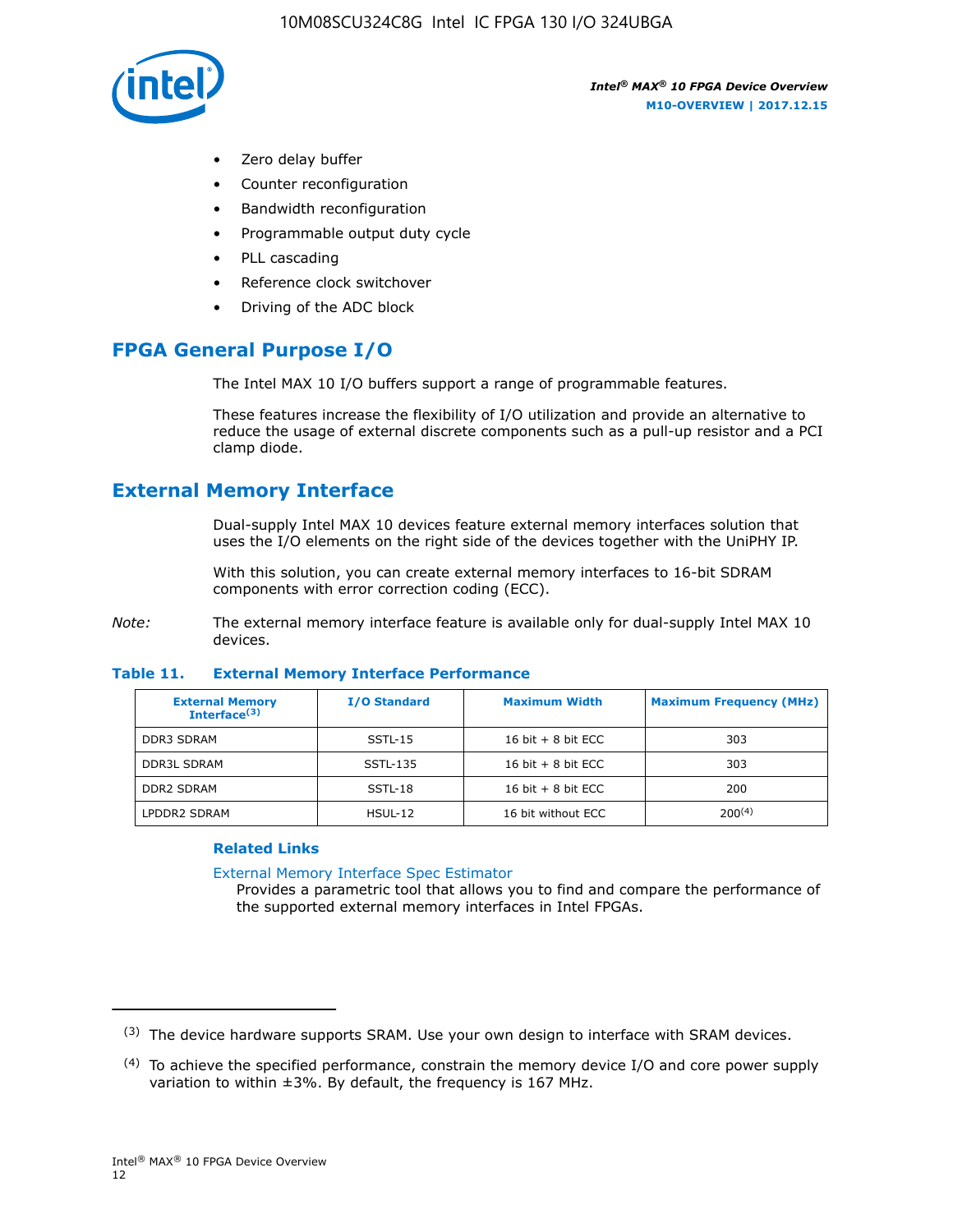

## **Configuration**

#### **Table 12. Configuration Features**

| <b>Feature</b>                    | <b>Description</b>                                                                                                                                                                       |
|-----------------------------------|------------------------------------------------------------------------------------------------------------------------------------------------------------------------------------------|
| Dual configuration                | Stores two configuration images in the configuration flash memory (CFM)<br>Selects the first configuration image to load using the CONFIG SEL pin                                        |
| Design security                   | Supports 128-bit key with non-volatile key programming<br>Limits access of the JTAG instruction during power-up in the JTAG secure mode<br>Unique device ID for each Intel MAX 10 device |
| <b>SEU Mitigation</b>             | Auto-detects cyclic redundancy check (CRC) errors during configuration<br>Provides optional CRC error detection and identification in user mode                                          |
| Dual-purpose configuration<br>pin | Functions as configuration pins prior to user mode<br>$\bullet$<br>Provides options to be used as configuration pin or user I/O pin in user mode                                         |
| Configuration data<br>compression | Decompresses the compressed configuration bitstream data in real-time during<br>configuration<br>Reduces the size of configuration image stored in the CFM                               |
| Instant-on                        | Provides the fastest power-up mode for Intel MAX 10 devices.                                                                                                                             |

#### **Table 13. Configuration Schemes for Intel MAX 10 Devices**

| <b>Configuration Scheme</b>   | <b>Compression</b>       | <b>Encryption</b> | <b>Dual Image</b><br><b>Configuration</b> | <b>Data Width</b> |
|-------------------------------|--------------------------|-------------------|-------------------------------------------|-------------------|
| <b>Internal Configuration</b> | Yes                      | Yes               | Yes                                       |                   |
| <b>JTAG</b>                   | $\overline{\phantom{a}}$ |                   | -                                         |                   |

## **Power Management**

#### **Table 14. Power Options**

| <b>Power Options</b>                  | <b>Advantage</b>                                                                                                                        |  |
|---------------------------------------|-----------------------------------------------------------------------------------------------------------------------------------------|--|
| Single-supply device                  | Saves board space and costs.                                                                                                            |  |
| Dual-supply device                    | Consumes less power<br>Offers higher performance<br>$\bullet$                                                                           |  |
| Power management<br>controller scheme | Reduces dynamic power consumption when certain applications are in standby mode<br>Provides a fast wake-up time of less than 1 ms.<br>٠ |  |

## **Document Revision History for Intel MAX 10 FPGA Device Overview**

| <b>Date</b>   | <b>Version</b> | <b>Changes</b>                                                                                                                                                                                                                       |
|---------------|----------------|--------------------------------------------------------------------------------------------------------------------------------------------------------------------------------------------------------------------------------------|
| December 2017 | 2017.12.15     | Added the U324 package for the Intel MAX 10 single power supply<br>devices.<br>Updated the 10M02 GPIO and LVDS count in the Maximum Resource<br>Counts for Intel MAX 10 Devices table.<br>Updated the I/O vertical migration figure. |
| February 2017 | 2017.02.21     | Rebranded as Intel.                                                                                                                                                                                                                  |
|               |                |                                                                                                                                                                                                                                      |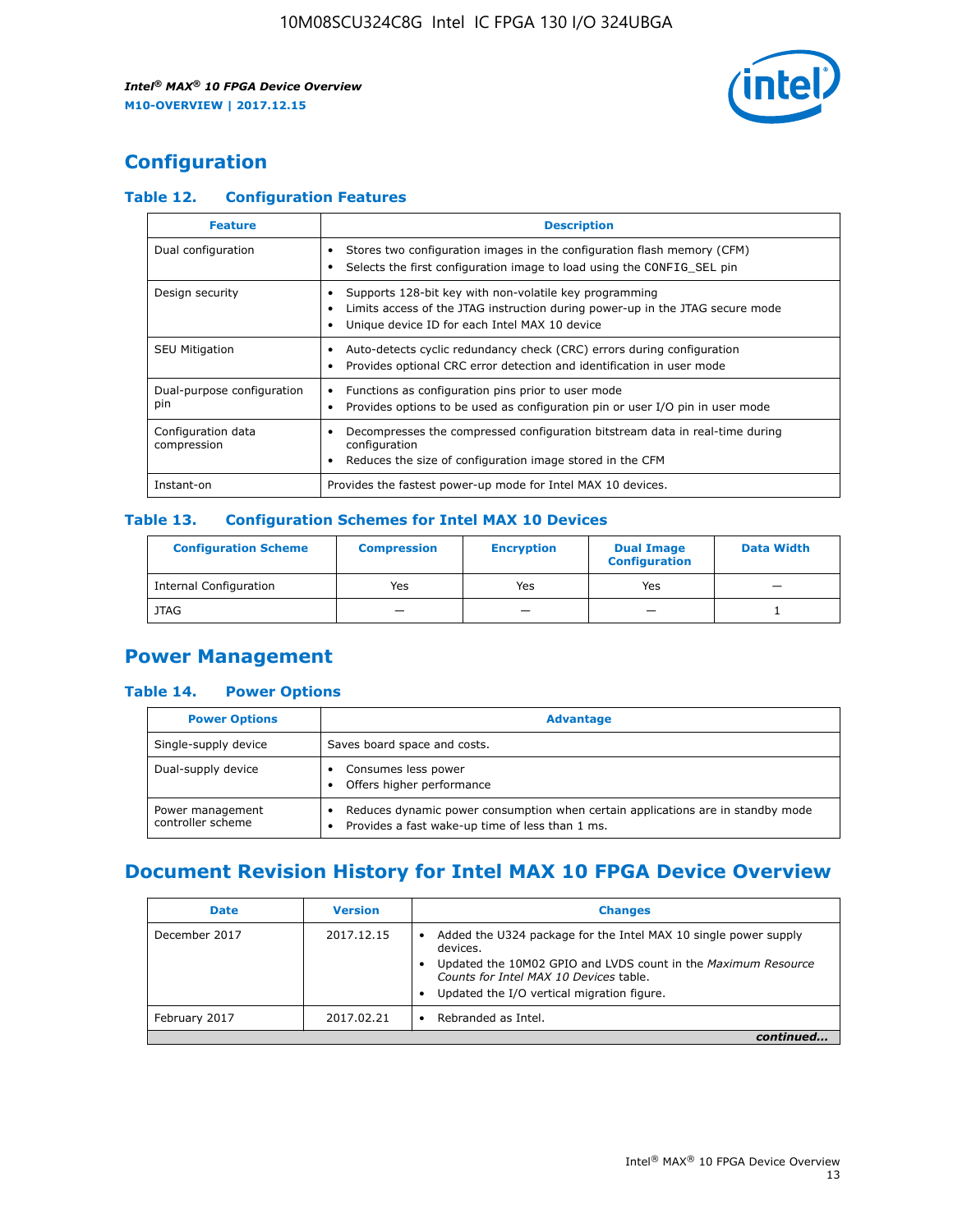

| <b>Date</b>    | <b>Version</b> | <b>Changes</b>                                                                                                                                                                                                                                                                                                                                                                                                                                                                                                                                                                                                                                                                                                                                                                                                                                                                                                                                                                                                                                                                                                                                           |  |
|----------------|----------------|----------------------------------------------------------------------------------------------------------------------------------------------------------------------------------------------------------------------------------------------------------------------------------------------------------------------------------------------------------------------------------------------------------------------------------------------------------------------------------------------------------------------------------------------------------------------------------------------------------------------------------------------------------------------------------------------------------------------------------------------------------------------------------------------------------------------------------------------------------------------------------------------------------------------------------------------------------------------------------------------------------------------------------------------------------------------------------------------------------------------------------------------------------|--|
| December 2016  | 2016.12.20     | • Updated EMIF information in the Summary of Features for Intel MAX 10<br>Devices table. EMIF is only supported in selected Intel MAX 10 device<br>density and package combinations, and for 600 Mbps performance, -6<br>device speed grade is required.<br>Updated the device ordering information to include P for leaded<br>package.                                                                                                                                                                                                                                                                                                                                                                                                                                                                                                                                                                                                                                                                                                                                                                                                                  |  |
| May 2016       | 2016.05.02     | Removed all preliminary marks.<br>Update the ADC sampling rate description. The ADC feature monitors<br>$\bullet$<br>single-ended external inputs with a cumulative sampling rate of 25<br>kilosamples per second to 1 MSPS in normal mode.                                                                                                                                                                                                                                                                                                                                                                                                                                                                                                                                                                                                                                                                                                                                                                                                                                                                                                              |  |
| November 2015  | 2015.11.02     | Removed SF feature from the device ordering information figure.<br>$\bullet$<br>Changed instances of Quartus II to Intel Quartus Prime.<br>$\bullet$                                                                                                                                                                                                                                                                                                                                                                                                                                                                                                                                                                                                                                                                                                                                                                                                                                                                                                                                                                                                     |  |
| May 2015       | 2015.05.04     | Added clearer descriptions for the feature options listed in the device<br>$\bullet$<br>ordering information figure.<br>Updated the maximum dedicated LVDS transmitter count of 10M02<br>$\bullet$<br>device from 10 to 9.<br>Removed the F672 package of the Intel MAX 10 10M25 device :<br>- Updated the devices I/O resources per package.<br>$-$ Updated the I/O vertical migration support.<br>- Updated the ADC vertical migration support.<br>Updated the maximum resources for 10M25 device:<br>- Maximum GPIO from 380 to 360.<br>- Maximum dedicated LVDS transmitter from 26 to 24.<br>- Maximum emulated LVDS transmitter from 181 to 171.<br>- Maximum dedicated LVDS receiver from 181 to 171.<br>Added ADC information for the E144 package of the 10M04 device.<br>$\bullet$<br>Updated the ADC vertical migration diagram to clarify that there are<br>single ADC devices with eight and 16 dual function pins.<br>Removed the note about contacting Altera for DDR3, DDR3L, DDR2,<br>and LPDDR2 external memory interface support. The Intel Quartus<br>Prime software supports these external memory interfaces from version<br>15.0. |  |
| December 2014  | 2014.12.15     | $\bullet$<br>Changed terms:<br>- "dual image" to "dual configuration image"<br>- "dual-image configuration" to dual configuration"<br>Added memory initialization feature for Flash and Analog devices.<br>$\bullet$<br>Added maximum data retention capacity of up to 20 years for UFM<br>$\bullet$<br>feature.<br>Added maximum operating frequency of 7.25 MHz for serial interface<br>for UFM feature.                                                                                                                                                                                                                                                                                                                                                                                                                                                                                                                                                                                                                                                                                                                                               |  |
| September 2014 | 2014.09.22     | Initial release.                                                                                                                                                                                                                                                                                                                                                                                                                                                                                                                                                                                                                                                                                                                                                                                                                                                                                                                                                                                                                                                                                                                                         |  |